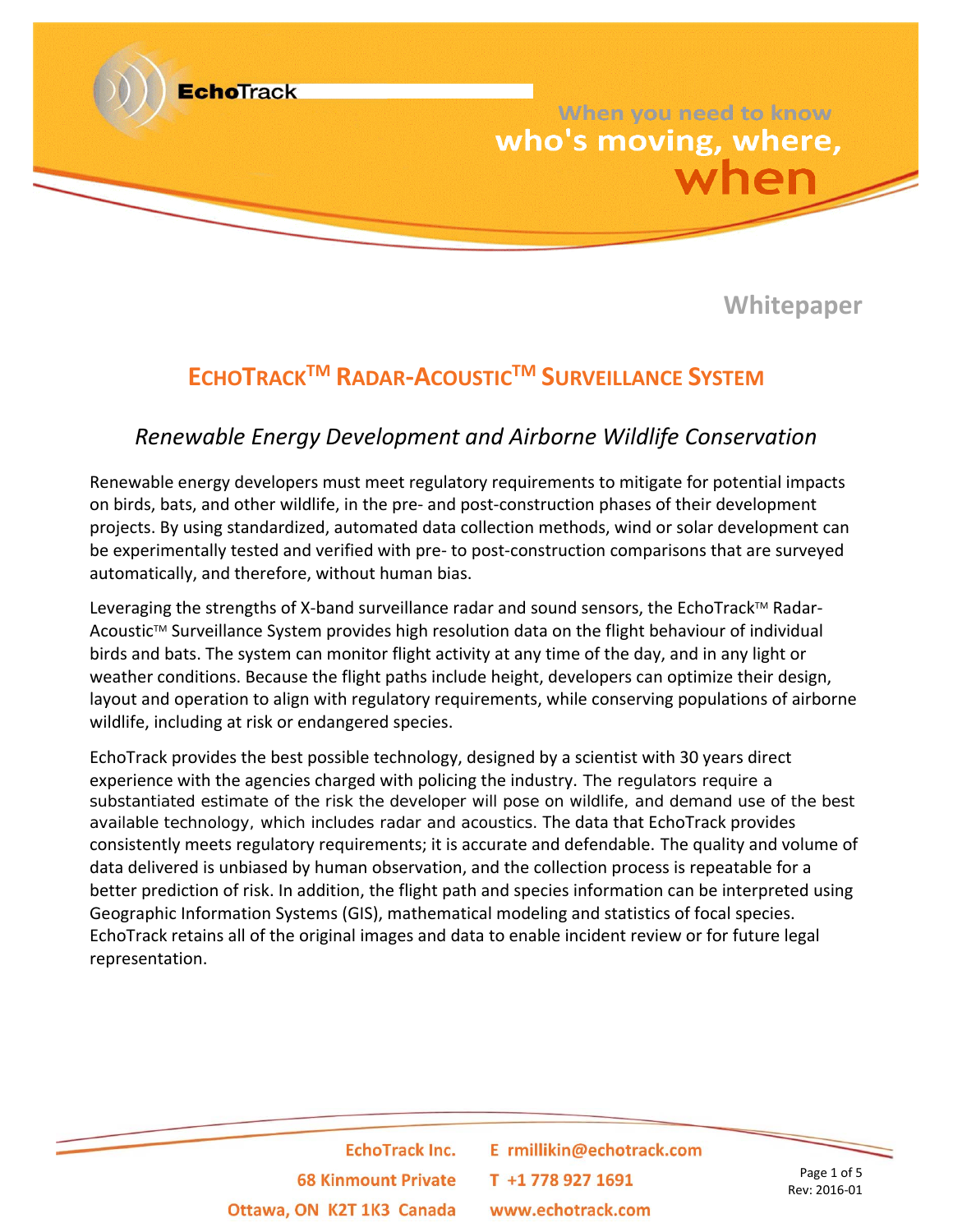# **ECHOTRACK RADAR‐ACOUSTIC SURVEILLANCE SYSTEM**

The EchoTrack Radar‐Acoustic Surveillance System is about observing and conserving airborne wildlife populations. Centered on advanced radar and acoustic technologies, EchoTrack uses unique and patented algorithms to identify what animals are present and to isolate the flight paths they are taking. The result is a comprehensive census of the airborne wildlife and its flight behaviour.

Three components comprise the EchoTrack surveillance system:

- Acoustic sensing and leading edge waveform (sound) analysis that identifies and locates species, and their direction of travel.
- Radar sensing that uses adapted signal generation and sophisticated data interpolation to derive a full four dimensional path (location and altitude over time) from what is conventionally thought of as a two dimensional sensor.
- EchoTrack Diary, an electronic field diary used primarily on Environmental Assessment (EA) projects throughout the field sampling regime to capture project level information, such as plots and turbine locations, and daily readings for factors, such as site conditions, sampling equipment positions, weather conditions, focal species sightings, and more.

Used independently, the radar and acoustic capabilities can provide valuable insight into migratory and flight behaviour. Coupled together, they enable the EchoTrack surveillance system to correlate the location data to determine not just "who is there" or "where they are going" or "when they are moving", but to combine all these criteria by providing "who is going, where, when." The surveillance system identifies the flight paths, migration paths and uncontrolled flight paths of all airborne wildlife from small songbirds and bats to large birds such as raptors and pelicans.

A mobile field lab, independently powered and ruggedly built for all terrain, is used for field surveys and investigative applications. The EchoTrack Radar‐Acoustic Surveillance System is housed in a small trailer, which is moved between sites to sample a larger area in a stratified sampling method.



**EchoTrack Inc. 68 Kinmount Private** Ottawa, ON K2T 1K3 Canada

E rmillikin@echotrack.com T +1 778 927 1691 www.echotrack.com

Page 2 of 5 Rev: 2016‐01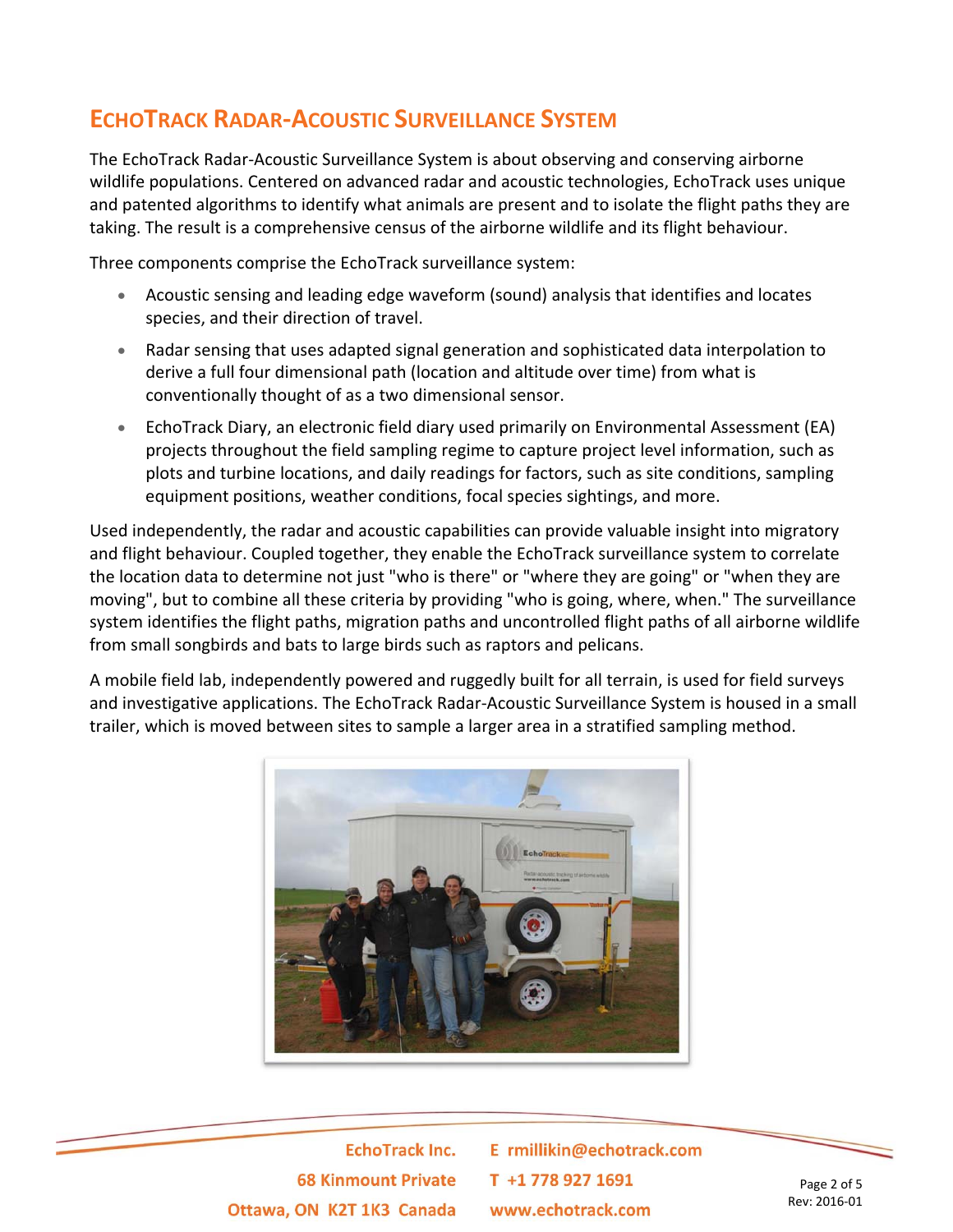With adapted signal projection, the radar establishes a surveillance zone 4 kilometers across the landscape and up to 1900 meters above ground. Automated, unattended recording, which can run 24/7, captures time, location (including height) and direction of individual flight paths. The radar can provide unlimited simultaneous tracking of airborne species in 360 degrees.

Automated radar monitoring may be synchronized with traditional human‐based field observation. When directly compared to results with binoculars, the radar tracked an average of 108 [ $\pm$  22(29) SE(n)] birds per hour versus an average of 49 [ $\pm$  23(29) SE(n)] visually-recorded. The radar covers a larger landscape than visual observation for a better analysis of habitat use to guide setback from these features (Fig 1).



*Fig 1. Radar‐determined flight paths for a woodcock and night migrant bird.*

One radar sampling plot of 2 km radius will fully encompass the horizontal (acreage/concession) and vertical (blade sweep) extent of a 10 MW wind development. In addition, the radar can monitor into night and in poor visibility conditions, when visual observation is limited or not possible.

The EchoTrack Radar‐Acoustic Surveillance System utilizes an array of eight microphones: 4 conventional audio sensors for birds and 4 ultrafrequency sensors for bats. The bird microphones are capable of detecting bird calls to 600 m; the omni-directional bat microphones are capable of detecting bat frequencies to 100 m.

Field biologists are familiar with the practice of maintaining an accurate and up‐to‐date field diary. The EchoTrack Diary is an electronic field diary that utilizes a Microsoft Windows user interface. It is specifically designed for biologists working primarily on EA projects with the EchoTrack Radar‐ Acoustic Surveillance System. The Diary provides the means for synthesizing the project , and for capturing daily readings under a variety of factors, such as site conditions, sampling equipment positions, weather conditions, species sightings, and more.

> **EchoTrack Inc. 68 Kinmount Private** Ottawa, ON K2T 1K3 Canada

E rmillikin@echotrack.com T +1 778 927 1691 www.echotrack.com

Page 3 of 5 Rev: 2016‐01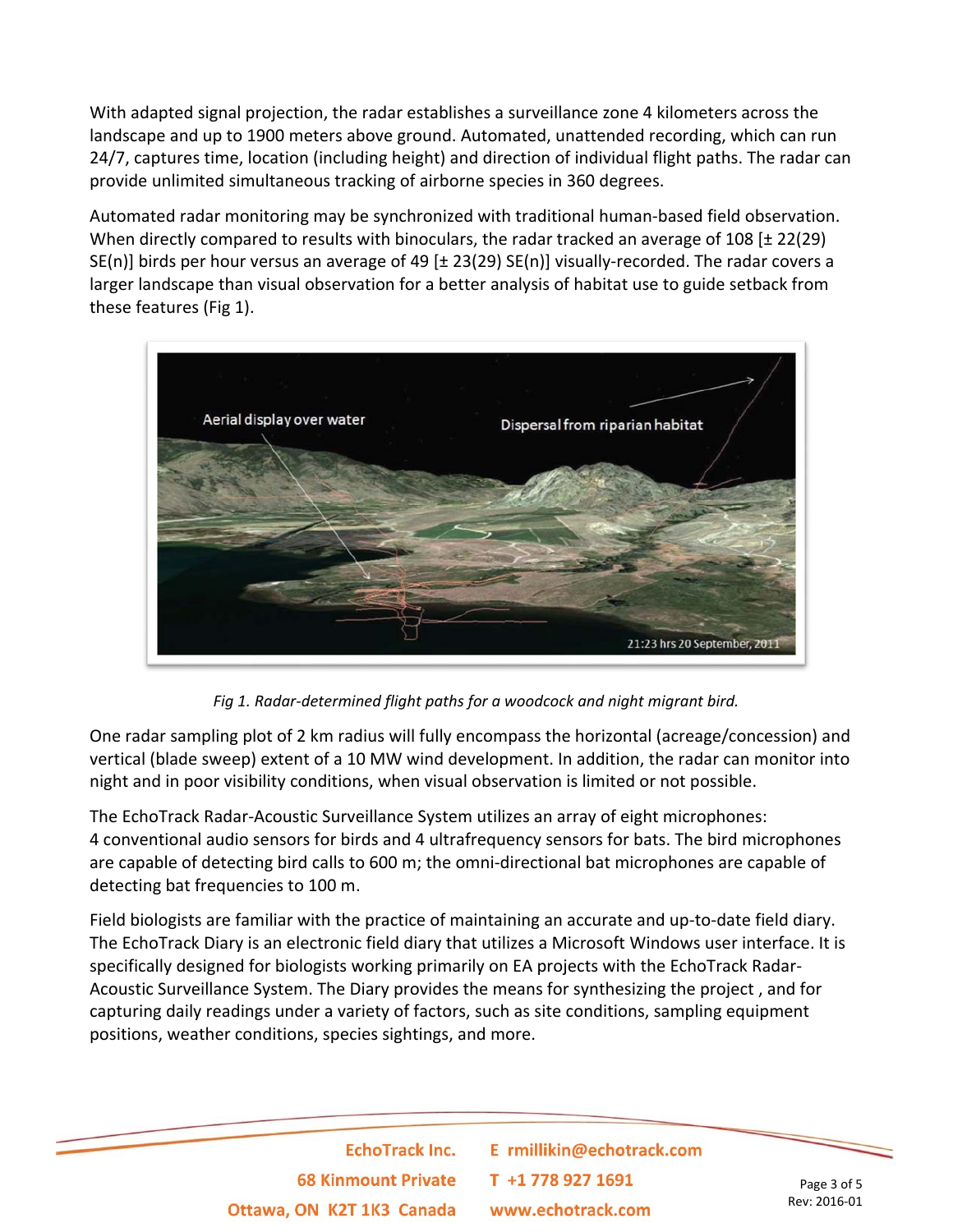### **OVERVIEW OF THE PROJECT CYCLE**



#### **In the Lab**

1. **Analyze** the data for each replicate using automated processes to identify individual tracks and their flight characteristics. Analyze the spatial and temporal information for each position along a track.

Once all replicates are complete:

- 2. **Output** to GIS for analysis of weather and habitat effects, and mathematical modeling and statistics for flight behavior of focal species. (optional)
- 3. **Interpret** the results of the data analysis processes.
- 4. **Write** the final report.



#### **Project Preparation**

- 1. **Design** a project‐specific monitoring regime based on the site and client input.
- 2. **Train** field staff to operate the surveillance system.

#### **In the Field**

- 1. **Monitor** according to the automated schedule using radar only or radar and acoustics, for the numbers of plots and replicates required.
- 2. **Observe** the **site conditions**
- 3. **Record** the visual observations in a spreadsheet.
- 4. **Record** the daily activities in the EchoTrack Diary.
- 5. **Ship** to the lab the external hard drives containing all the data for a single replicate.

**EchoTrack Inc. 68 Kinmount Private** Ottawa, ON K2T 1K3 Canada

E rmillikin@echotrack.com T +1778 927 1691 www.echotrack.com

Page 4 of 5 Rev: 2016‐01